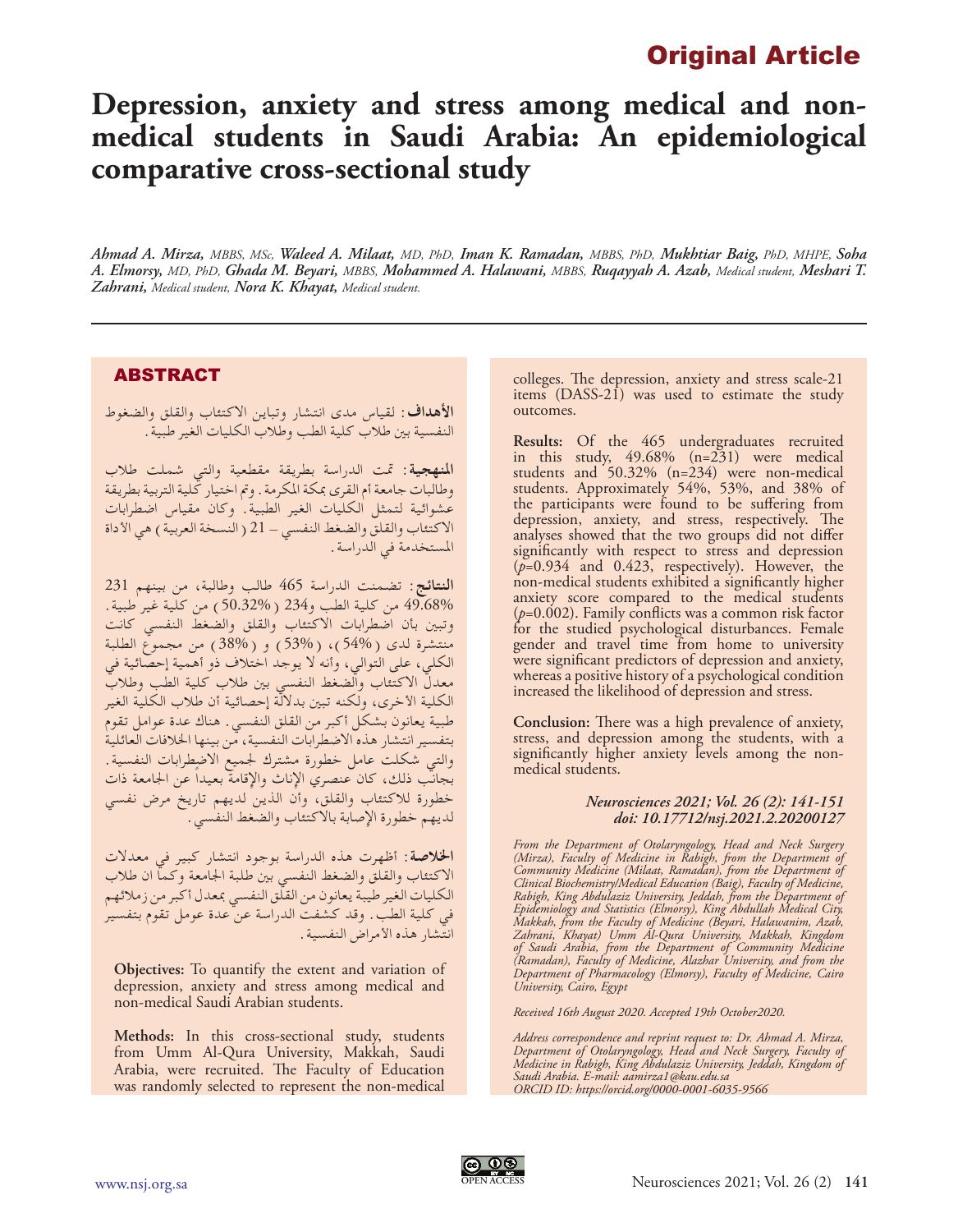There is a high prevalence of depression, anxiety and<br>stress disorders (DASD) across the world. A previous<br>report stated that around 4.40% (over 300 million) and report stated that around 4.4% (over 300 million) and 3.6% (264 million) of the global population suffers from depression and anxiety, respectively. Between 2005 and 2015 alone, there was a 14.9% increase in the incidence of anxiety. This report also considered depression as one of the major determinants of years lived with disability (YLD) and anxiety as a primary contributor of non-fatal health loss.<sup>1,2</sup> Another national-level survey reported 34.8% population to be suffering from stress, of which only 2% attained medical assistance.<sup>3,4</sup>

The amount of pressure faced by the university students might lead to a considerable psychological stress, which, in turn, leads to serious mental disorders, including anxiety, stress, and depression. Over time, the academic pressure may lead to worsening of the mental health and physical wellbeing of the students, which can only be detected at advanced stages. Certain studies on medical school graduates reported an association between the psychological stress among these students and suboptimal patient care.<sup>5,6</sup>

Several studies have evaluated and compared the anxiety, stress, and depression levels of non-medical and medical students.7-11 A previous study in Saudi Arabia reported significantly lower depression rates among the medical students (37%) compared to non-medical students (60%).7 Contrarily, a meta-analysis reported no significant differences in the prevalence of depression between non-medical and medical students.8 A systemic review demonstrated significantly higher anxiety among medical students compared to general population.<sup>12</sup> Previous studies in Saudi Arabia also reported significantly high anxiety levels and low wellbeing of medical students.<sup>13,14</sup> Similar to anxiety and depression, the level of stress among medical students, in the same region, was as high as 59%, and was more prevalent among female and junior students.<sup>15,16</sup>

Several English scales have previously been used to assess the DASD prevalence in local population of Saudi Arabia,7,13,17,18 and a number of local studies conducted on medical students exhibited certain methodological weaknesses, such as inadequate sampling.<sup>19-21</sup> Therefore, our aim was comparison of the DASD levels between medical and non-medical students with an adequate sampling method and by utilizing an Arabic validated

**Disclosure**. Authors have no conflict of interests, and the work was not supported or funded by any drug company. tool that is more understandable in our culture, and to investigate risk factors for DASD among this population.

Methods. *Study design and participants.* In this cross-sectional study, the medical and non-medical undergraduate students of Umm Al-Qura University (UQU), Makkah, Saudi Arabia, who enrolled in the second semester of academic year 2019, were recruited. An ethical approval was obtained from the Research Ethical Committee of Faculty of Medicine at UQU (Approval No. HAPO-02-K-012-2018-12-290), and the study was carried out in accordance with the Declaration of Helsinki principles. A total of 1317 medical students (subpopulation 1) from 2nd to 6th years were targeted in this study (female: 657, male: 660). For subpopulation 2, a total of 1109 non-medical students (female: 689, male: 420), who enrolled in the 4 years program of College of Education were targeted. The College of Education was selected among the 13 non-medical colleges by a simple random technique.

*Sample size determination.* On the basis of previous investigations that assessed the stress levels in medical (P1: 53%) and non-medical students (P2: 38%), $2^{2.24}$ we used two-sample comparison of proportions to determine the target sample size that can be used for the estimation of significant differences between P1 and P2 with a margin of error of 0.05, confidence interval of 95%, and statistical power of 80%. For each subpopulation, the target sample size was determined to be 185. However, we set the target size as 25% over the calculated sample size to compensate for the incomplete and missing questionnaires and non-responses. Hence, for this study, the target sample size was set to be 463, which was further rounded off to 465.

*Sampling technique.* In this study, multistage stratified sampling technique was used with proportional allocation for the distribution of the participants on the basis of academic year and gender in each respective college. First, the calculated sample size was equally divided to include students from the 2 colleges. Then, the students were stratified first on the basis of gender and then on the basis of academic year.

*Data collection.* The data was collected at the beginning of the semester (January 2019), but prior to the exams, to ensure elimination of a potential stress confounder. With the help of senior students, a data collector team approached the target students. They informed the target students regarding the study objectives. All the target students were assured of their anonymity and confidentiality. All the students participated voluntarily and could withdraw from the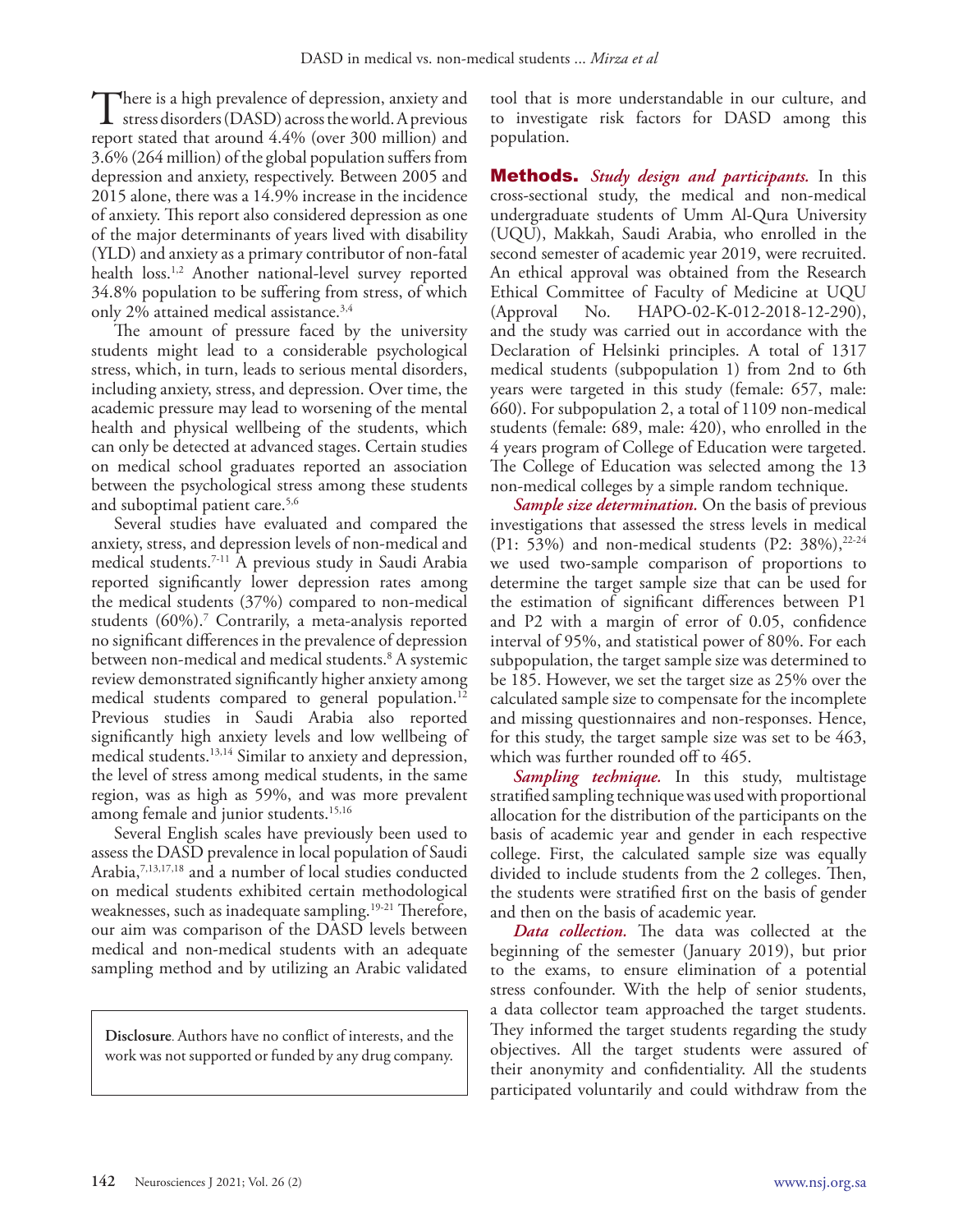study at any time. All the students who declined to participate or submitted incomplete response to the core part of the survey (i.e. outcomes measurement) were excluded from the study sample.

*Questionnaire.* The survey questionnaire was divided into 2 parts. The first part focused on the sociodemographic characteristics, medical status, lifestyle, and academic profiles. The second part measured the stress, anxiety, and depression levels among the students.

The sociodemographic information consisted of gender, age, marital status, either or not having children, monthly income of family, place of residence during study period, hometown, father's educational level, mother's educational level, status of the parents (alive and married/divorced or dead), family responsibilities, family conflicts, travel time from home to university, and whether working during the study period.

The information regarding the academic profile included field of study, academic year, grade point average (GPA; range: 0-4), number of registered weekly hours, study hours per day after school, whether study field matches the first choice at the time of admission, and failure in one or more learning modules.

Information related to medical status consisted of history of psychiatric condition, history of chronic diseases, psychiatric follow-up, and use of any type of medication regularly. Information regarding lifestyle factors consisted of current smoking status, consumption level of tea and coffee, consumption levels of energy beverages, frequency of physical exercise, eating habits (unhealthy to very healthy), sleep quantity (average hours of sleep) and quality (poor to good), involvement in leisure activities and hobbies (none to regularly), compliance with religious duties (poor to good), and frequency of smart devise use for entertainment.

The depression, anxiety and stress scale (DASS) was used for the measurement of the psychological morbidities. The original DASS questionnaire consisted of 42 items. However, a shorter validated 21-item DASS version is more widely used. Of the 21 items, 7 items belong to each of the depression, anxiety, and stress domains. The responses for each item ranged from 0 to 3, with the minimum score (0) indicating that the item does not apply to the student at all and the maximum score (3) indicating that the item applies totally or frequently to the student.<sup>25</sup> The scores of each subscale were the sums of the individual scores of the related items. Each subscale score was then multiplied by 2  $(21 \times 2 = 42)$  and evaluated on the basis of severity

rating index. The DASS-21 has previously been used for healthcare studies and have been shown to exhibit high reliability and internal consistency, with acceptable values of Cronbach's  $\alpha$  (stress: 0.865, depression: 0.889, anxiety:  $0.822$ ).<sup>26,27</sup> The diagnostic performance of the shortened version was comparable to that of the original version, with good psychometric properties.24- 26,28 The Arabic version of the scale has already been psychometrically validated for Arab population.<sup>29</sup> On the basis of the score, each emotional state is categorized into different categories ranging from normal to extremely severe. Higher score corresponded to more severe emotions.

*Statistical analysis.* Stata version 13 software (StataCorp. 2013. Stata Statistical Software: Release 13. College Station, TX: StataCorp LP) was used for statistical analyses. A new variable (academic level) was created to categorize the variable Academic year into 2 levels: Junior (students currently in the 1st, 2nd, or 3rd year of university) and senior (students currently in the 4th, 5th, or 6th year of university). The outcome categories, that is, mild, moderate, severe, and extremely severe were combined in a single category. Descriptive statistics were used to summarize the data by estimating frequency (and percentage) for categorical variables and mean (±standard deviation) for continuous variables. Pearson's Chi-squared test was used to determine the significance of prevalence and severity of DASD in medical versus non-medical students, whereas Student's t-test was used to determine the significance of DASD scores between the 2 groups of students. A multivariate binary logistic regression analysis was performed, and the variable Study field (the primary exposure variable) was retained regardless of its significance level. The remaining explanatory variables (n=34) that exhibited statistical significance  $(p<0.1)$  in the univariate analysis were retained for the multivariate logistic regression analysis. The multivariate logistic analysis was carried out with a backward stepwise approach, using an entry *p*-value of 0.10 and a removal p value of 0.101 for variable selection. *P*-values<0.05 were considered as statistically significant.

Results. *Descriptive analysis.* Four hundred and sixty-five undergraduate students were recruited for this study, of which 234 (50.32%) and 231 (49.68%) students were non-medical and medical students, respectively. Mean ages of non-medical and medical students were  $21.23\pm2.34$  years and  $21.67\pm1.56$  years, respectively. Around 57% of the participants were female. About 91% of the participants were unmarried,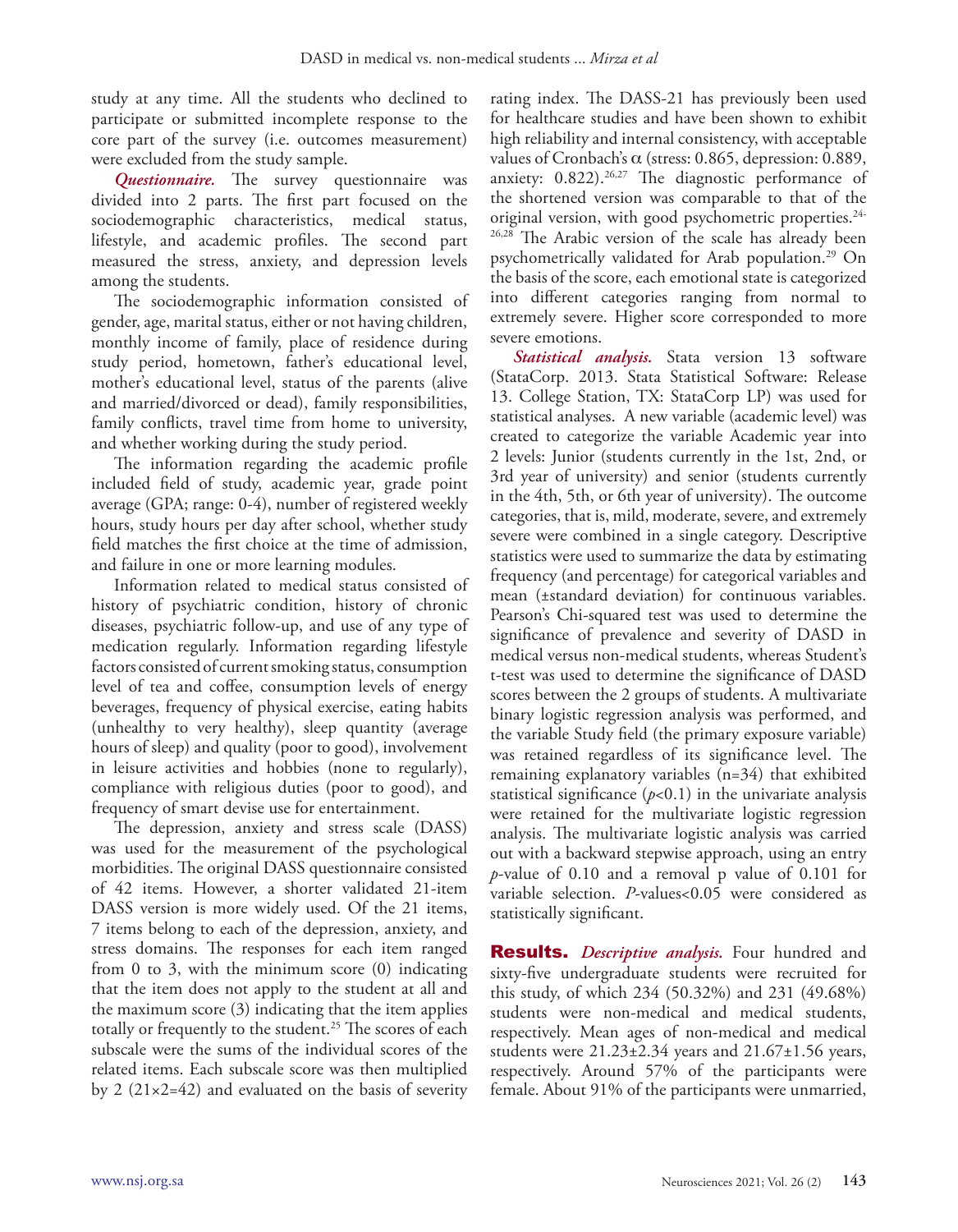|                                                    |                                  | Medical Students n=231 Non-medical Students n=234<br>n(%) | Total $n=465$ |
|----------------------------------------------------|----------------------------------|-----------------------------------------------------------|---------------|
| Socio-demographic characteristics                  |                                  |                                                           |               |
| Age (mean, SD)                                     | 21.67 (1.56)                     | 21.23 (2.34)                                              | 21.46 (2.00)  |
| Gender                                             |                                  |                                                           |               |
| Male                                               | 106 (45.89)                      | 92 (39.32)                                                | 198 (42.58)   |
| Female                                             | 125 (54.11)                      | 142 (60.68)                                               | 267 (57.42)   |
| Marital status                                     |                                  |                                                           |               |
| Not married                                        | 224 (96.97)                      | 202 (86.32)                                               | 426 (91.61)   |
| Married                                            | 7(3.03)                          | 32 (13.68)                                                | 39 (8.39)     |
| Hometown <sup>*</sup>                              |                                  |                                                           |               |
| Urban                                              | 224 (96.97)                      | 210 (91.30)                                               | 234 (94.14)   |
| Rural/Countryside                                  | 7(3.03)                          | 20 (8.70)                                                 | 27 (5.86)     |
| Father's educational level                         |                                  |                                                           |               |
| Illiterate                                         | 2(0.87)                          | 8(3.46)                                                   | 10(2.17)      |
| Primary-intermediate                               | 28 (12.17)                       | 53 (22.94)                                                | 81 (17.57)    |
| Secondary                                          | 62 (26.96)                       | 70 (30.30)                                                | 132 (28.63)   |
| University+                                        | 138 (60.00)                      | 100 (43.29)                                               | 238 (51.63)   |
| Mother's educational level*                        |                                  |                                                           |               |
| Illiterate                                         | 9(3.90)                          | 30 (12.99)                                                | 39(8.44)      |
| Primary-intermediate                               | 29 (12.55)                       | 52 (22.51)                                                | 81 (17.53)    |
| Secondary                                          | 45 (19.48)                       | 59 (25.54)                                                | 104 (22.51)   |
| University+                                        | 148 (64.07)                      | 90 (38.96)                                                | 238 (51.52)   |
| Residence place during the time of the study*      |                                  |                                                           |               |
| Students' residence facility                       | 9(3.90)                          | 15(6.55)                                                  | 24 (5.22)     |
| Living with family                                 | 222 (96.10)                      | 214 (93.45)                                               | 436 (94.78)   |
| Family monthly income (in Saudi Riyals)*           |                                  |                                                           |               |
| < 5000                                             | 6(3.55)                          | 27 (17.53)                                                | 33 (10.22)    |
| 5000-10000                                         | 32 (18.93)                       | 42 (27.27)                                                | 74 (22.91)    |
| $>10000-20000$                                     | 74 (43.79)                       | 62 (40.26)                                                | 136 (42.11)   |
| >20000                                             | 57 (33.73)                       | 23 (14.94)                                                | 80 $(24.77)$  |
| Academic profile                                   |                                  |                                                           |               |
| Number of registered weekly hours (mean, SD)*      | 25.64 (9.35)                     | 16.28 (4.39)                                              | 20.79(8.60)   |
| Academic level                                     |                                  |                                                           |               |
| Junior                                             | 89 (38.53)                       | 168 (78.50)                                               | 257 (57.75)   |
| Senior                                             | 142 (61.47)                      | 46 (21.50)                                                | 188 (42.25)   |
| Did you match with the first choice in admission?* |                                  |                                                           |               |
| Yes                                                | 197 (86.40)                      | 140 (61.50)                                               | 337 (74.07)   |
| No                                                 | 31 (13.60)                       | 87 (38.50)                                                | 118 (25.93)   |
| Failure in learning module $(s)^*$                 |                                  |                                                           |               |
| No                                                 | 217 (94.76)                      | 156 (67.24)                                               | 373 (80.91)   |
| Yes                                                | 12(5.24)                         | 76 (32.76)                                                | 88 (19.09)    |
| GPA (mean, SD)*                                    | 3.39(0.44)                       | 3.05(0.63)                                                | 3.23(0.56)    |
| Daily studying hours after school*                 |                                  |                                                           |               |
| $<$ 1 hour                                         | 21(9.09)                         | 78 (33.91)                                                | 99 (21.48)    |
| 1-2 hours                                          | 86 (37.23)                       | 83 (36.09)                                                | 169 (36.66)   |
| $>2-4$ hours                                       | 90 (38.96)                       | 41 (17.83)                                                | 131 (28.42)   |
| >4 hours                                           | 34 (14.72)                       | 28 (12.17)                                                | 62 (13.45)    |
|                                                    | *The variable has missing values |                                                           |               |

### Table 1 - Socio-demographic characteristics and academic profile of the study participants.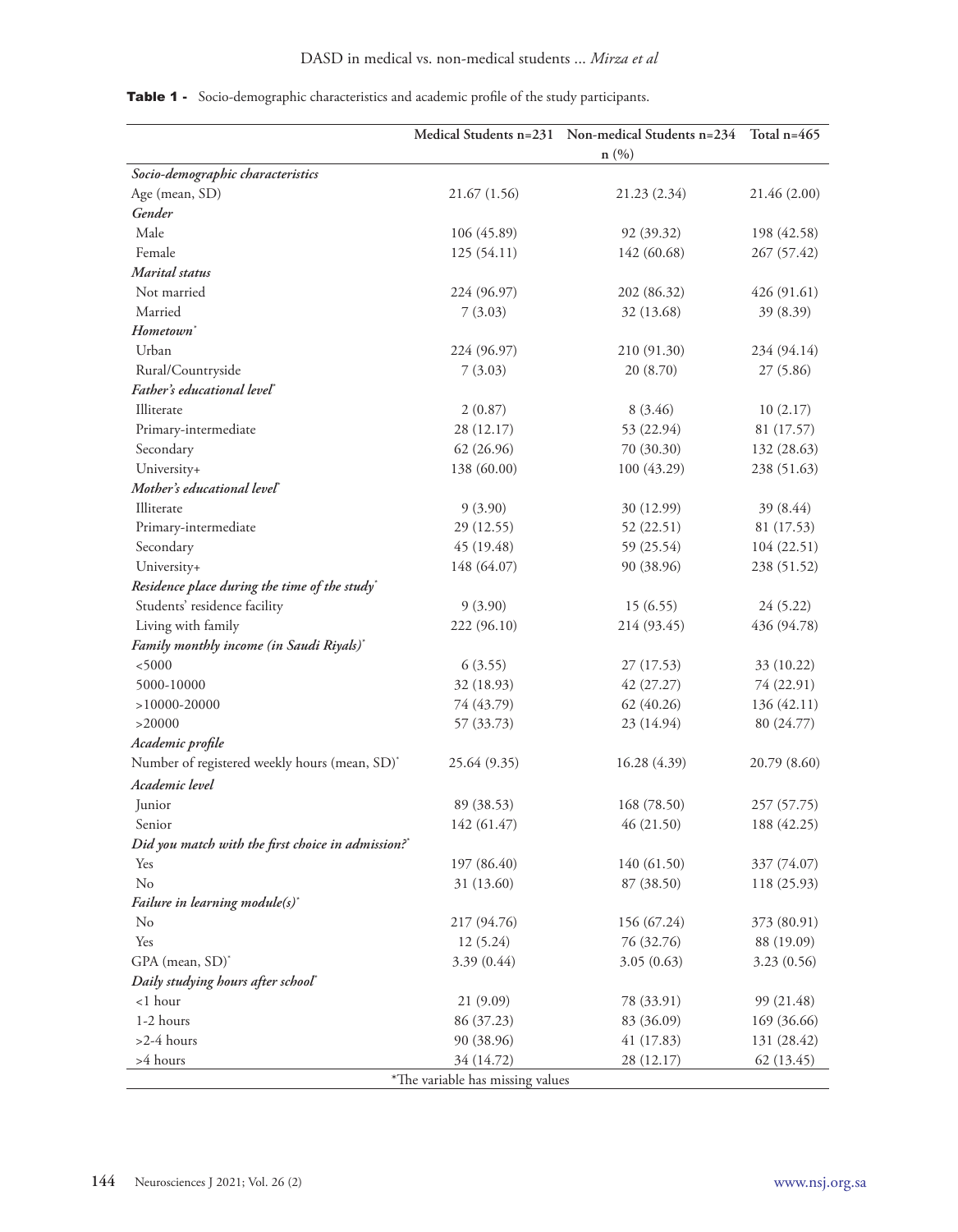| Category                                                                                                           | Medical students | Non-medical students | $P$ -value <sup>#</sup> |  |  |  |  |
|--------------------------------------------------------------------------------------------------------------------|------------------|----------------------|-------------------------|--|--|--|--|
| Depression                                                                                                         |                  |                      |                         |  |  |  |  |
| Prevalence                                                                                                         | 129 (55.84%)     | 122 (52.14%)         | 0.423                   |  |  |  |  |
| Mean of score (SD)                                                                                                 | 12.94 (11.29)    | 11.24 (9.72)         | 0.082                   |  |  |  |  |
| Normal                                                                                                             | 102 (44.16)      | 112 (47.86)          |                         |  |  |  |  |
| Mild                                                                                                               | 29 (12.55)       | 31 (13.25)           |                         |  |  |  |  |
| Moderate                                                                                                           | 50 (21.65)       | 48 (20.51)           | 0.142                   |  |  |  |  |
| Severe                                                                                                             | 20 (8.66)        | 28 (11.97)           |                         |  |  |  |  |
| <b>Extremely</b> severe                                                                                            | 30 (12.99)       | 15(6.41)             |                         |  |  |  |  |
| Anxiety                                                                                                            |                  |                      |                         |  |  |  |  |
| Prevalence                                                                                                         | 106 (45.89%)     | 141 (60.26%)         | $0.002^*$               |  |  |  |  |
| Mean (SD)                                                                                                          | 8.46 (9.07)      | 11.09 (9.79)         | $0.003^{*$              |  |  |  |  |
| Normal                                                                                                             | 126 (54.11)      | 93 (39.74)           |                         |  |  |  |  |
| Mild                                                                                                               | 20 (8.66)        | 23(9.83)             |                         |  |  |  |  |
| Moderate                                                                                                           | 39 (16.88)       | 44 (18.80)           | $0.024*$                |  |  |  |  |
| Severe                                                                                                             | 16(6.93)         | 26(11.11)            |                         |  |  |  |  |
| Extremely severe                                                                                                   | 31 (13.42)       | 48 (20.51)           |                         |  |  |  |  |
| <b>Stress</b>                                                                                                      |                  |                      |                         |  |  |  |  |
| Prevalence                                                                                                         | 87 (37.66%)      | 89 (38.03%)          | 0.934                   |  |  |  |  |
| Mean (SD)                                                                                                          | 13.74 (11.69)    | 12.09 (10.23)        | $0.105^{\circ}$         |  |  |  |  |
| Normal                                                                                                             | 144 (62.34)      | 145 (61.97)          |                         |  |  |  |  |
| Mild                                                                                                               | 18 (7.79)        | 24 (10.26)           |                         |  |  |  |  |
| Moderate                                                                                                           | 26 (11.26)       | 33 (14.10)           | $0.007*$                |  |  |  |  |
| Severe                                                                                                             | 17 (7.36)        | 25 (10.68)           |                         |  |  |  |  |
| <b>Extremely severe</b>                                                                                            | 26 (11.26)       | 7(2.99)              |                         |  |  |  |  |
| Statically significant at $p<0.05$ . *Chi-squared test unless mentioned otherwise. <sup>\$</sup> Student's t-test. |                  |                      |                         |  |  |  |  |

Table 2 - Depression, anxiety and stress disorders among medical and non-medical students

with a higher proportion of medical students married compared to the non-medical students. Around 94% participants were raised in urban regions. The number of registered weekly hours varied across the study samples, with medical students exhibiting longer university hours. Higher proportion of medical students matched their first choice than the non-medical students. A lower proportion of medical students failed in learning modules compared to the non-medical students. The sociodemographic characteristics and academic profiles of the participants are listed in **Table 1**.

*DASD prevalence.* We observed a high DASD prevalence among the participants. Overall, over 50% of the participants exhibited depression, with 10% of the participants suffering from extreme depression. Similarly, 53% of the participants exhibited anxiety, with 17% of the participants suffering from extreme anxiety. Furthermore, 38% of the participants suffered from psychological stress. The DASD prevalence among the study sample is depicted in **Figures 1 and 2** and **Table 2**. While comparing between both the groups, we observed comparable mean scores of depression and

stress ( $p=0.082$  and  $p=0.105$ , respectively). Similarly, we did not observe significant differences between the prevalence of depression and stress (*p*=0.423 and 9= 0.934, respectively). On the contrary, mean anxiety scores and anxiety prevalence of both the groups were significantly different (*p*=0.003 and *p*=0.002, respectively). Of the 2 groups, the non-medical students exhibited higher anxiety levels.

*DASD-associated factors.* We conducted multivariate binary logistic analyses to determine the factors that were independently associated with depression, anxiety, and stress **(Tables 3, 4, and 5, respectively)**.

*Depression.* Our results showed that depression was not associated with the field of study. However, female gender, history of psychiatric disorder, senior academic year, travel time from home to university, and family conflicts at home were significantly associated with depression. The strongest association was observed for history of psychiatric disorders (aOR: 10.66, 95%CI: 1.32–86.38).

*Anxiety.* We observed that non-medical field, female gender, high consumption of energy drinks, spending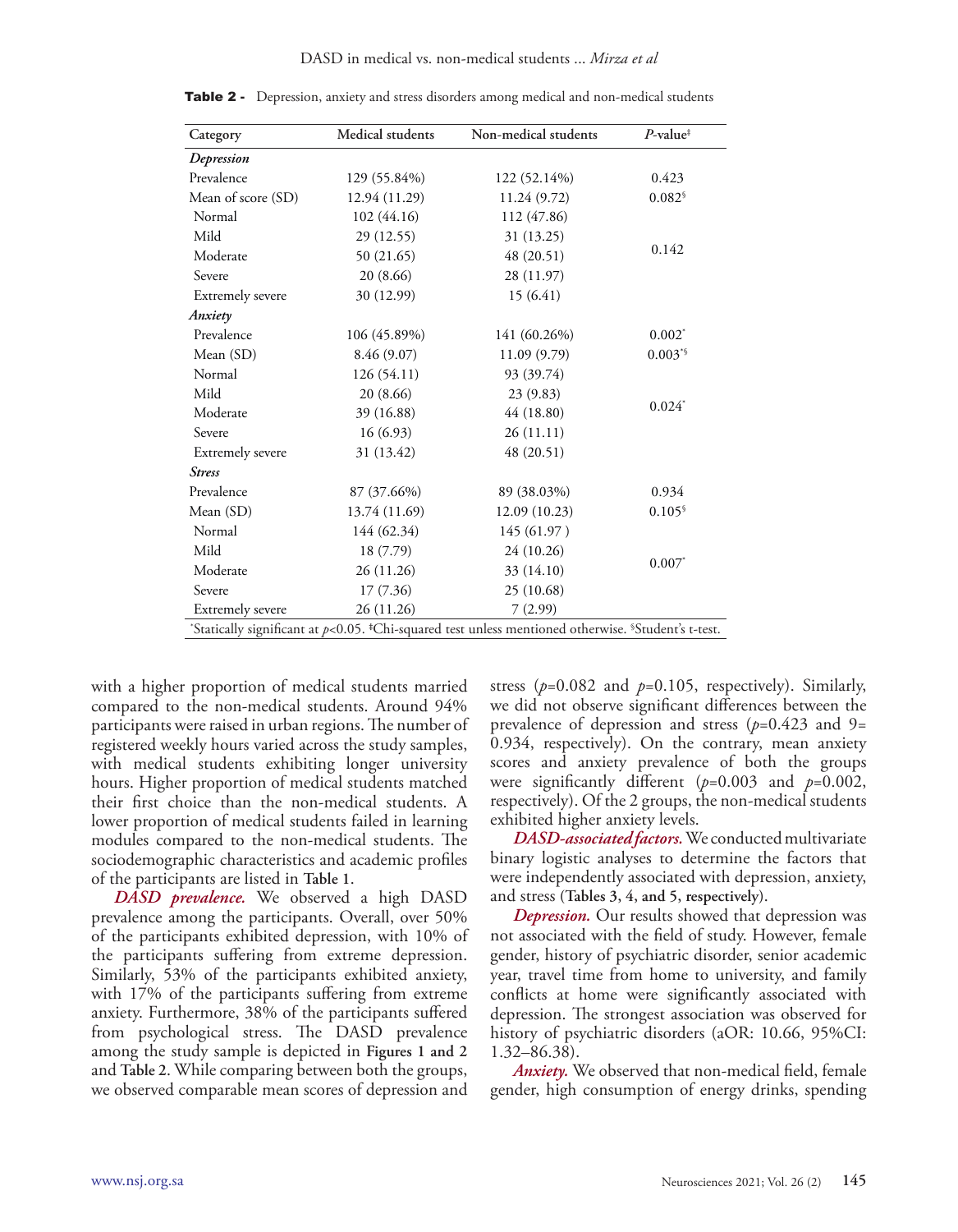| Variables                                 | <b>OR</b> | P value                 | 95% CI |       | aOR   | P value  | 95% CI |       |
|-------------------------------------------|-----------|-------------------------|--------|-------|-------|----------|--------|-------|
|                                           |           |                         | UL     | LL    |       |          | LL     | UL    |
| Study field                               |           |                         |        |       |       |          |        |       |
| Medicine                                  | Ref       |                         |        |       | Ref   |          |        |       |
| Education                                 | 0.86      | 0.42                    | 0.60   | 1.24  | 1.07  | 0.84     | 0.55   | 2.07  |
| Energy beverages <sup>†</sup>             | 1.43      | $0.01^*$                | 1.08   | 1.89  | 1.61  | 0.05     | 1.01   | 2.58  |
| Gender                                    |           |                         |        |       |       |          |        |       |
| Male                                      | Ref       |                         |        |       | Ref   |          |        |       |
| Female                                    | 1.89      | $< 0.001$ <sup>*</sup>  | 1.30   | 2.74  | 2.13  | $0.02^*$ | 1.15   | 3.93  |
| Family conflicts at home <sup>#</sup>     | 2.10      | $< 0.001$ <sup>*</sup>  | 1.45   | 3.04  | 1.83  | $0.04^*$ | 1.02   | 3.26  |
| Psychiatric condition                     |           |                         |        |       |       |          |        |       |
| $\rm No$                                  | Ref       |                         |        |       | Ref   |          |        |       |
| Yes                                       | 7.43      | $< 0.001$ <sup>*</sup>  | 2.58   | 21.41 | 10.66 | $0.03^*$ | 1.32   | 86.38 |
| Time from home to university <sup>§</sup> | 1.53      | ${<}0.001$ <sup>*</sup> | 1.19   | 1.96  | 1.50  | $0.04^*$ | 1.02   | 2.19  |
| Academic level                            |           |                         |        |       |       |          |        |       |
| Junior                                    | Ref       |                         |        |       | Ref   |          |        |       |
| Senior                                    | 1.29      | 0.19                    | 0.88   | 1.88  | 2.53  | $0.01^*$ | 1.29   | 4.95  |

Table 3 - Univariate and multivariate logistic regression analysis of different factors on depression among medical and non-medical students.

OR - Odds ratio, aOR - adjusted odds ratio, CI - confidence interval, UL - Upper limit, LL - Lower limit. \* statistically significant. † Ordinal variable (1: Never, 2: Occasionally, 3: Once daily, and 4: ≥2 times daily). ‡ Ordinal variable (1: Composed/Stable, 2: Minor conflicts, and 3: Major conflicts). § Ordinal variable (1: less than 15 minutes, 2: 15 – 30 minutes, 3: more than 30 – 60 minutes, and 4: more than 60 minutes).



Figure 1 - Bar chart demonstrating the prevalence of depression, anxiety and stress disorders (DASD) among medical and non-medical students

more time in leisure activities and hobbies, long travel time from home to university, and family conflicts were significantly associated with anxiety. The strongest association was observed for non-medical field (aOR: 2.07, *p*=0.02).

*Stress.* The generated model showed no significant difference in the comorbidity of stress between the medical and non-medical students. An association was found for the parent status, i.e. students whose parents were married and alive had a lower chance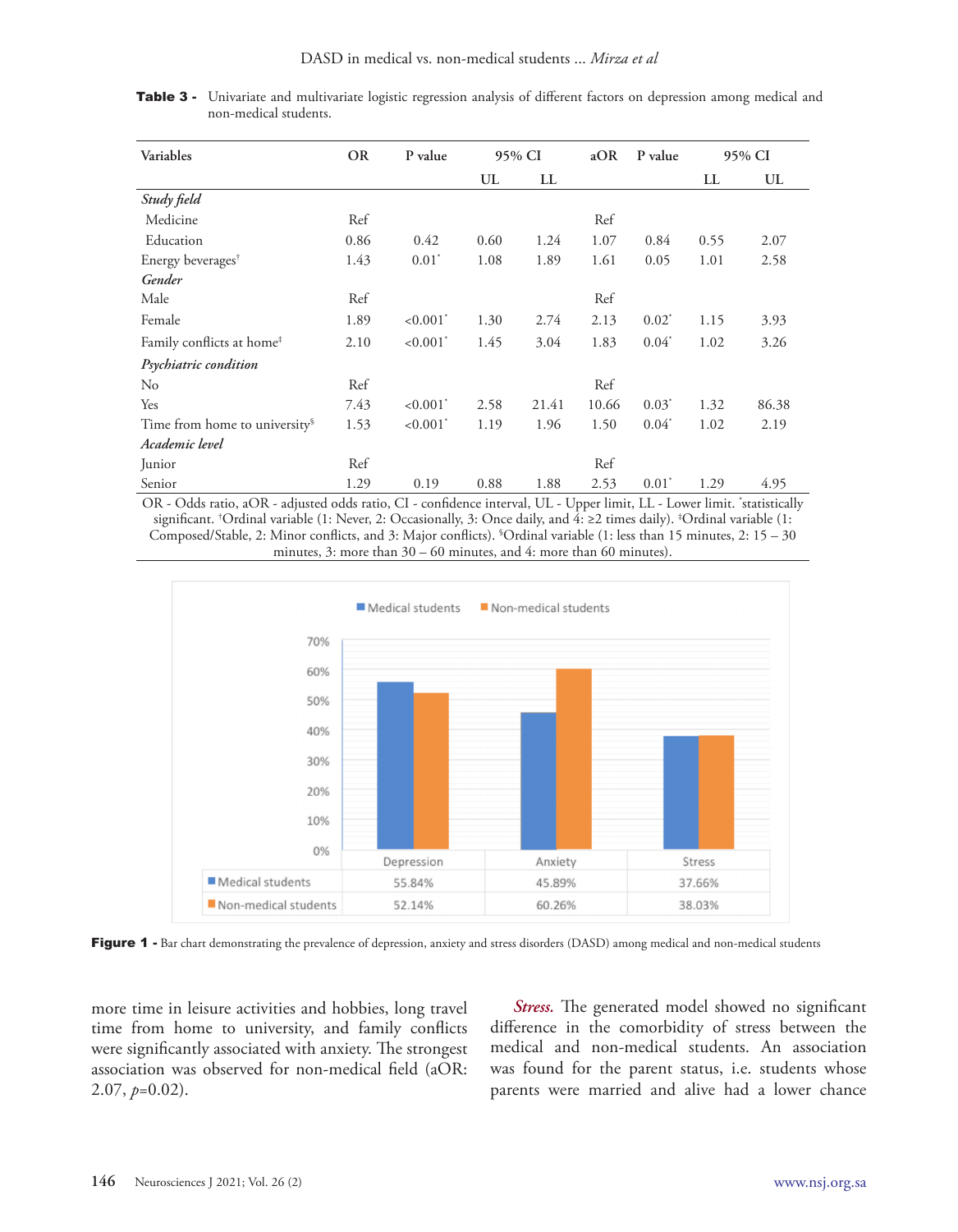





Figure 2 - Pie chart illustrating a)the depression severity in medical versus non-medical students, b) the anxiety severity in medical versus non-medical students, C) the stress severity in medical versus non-medical students.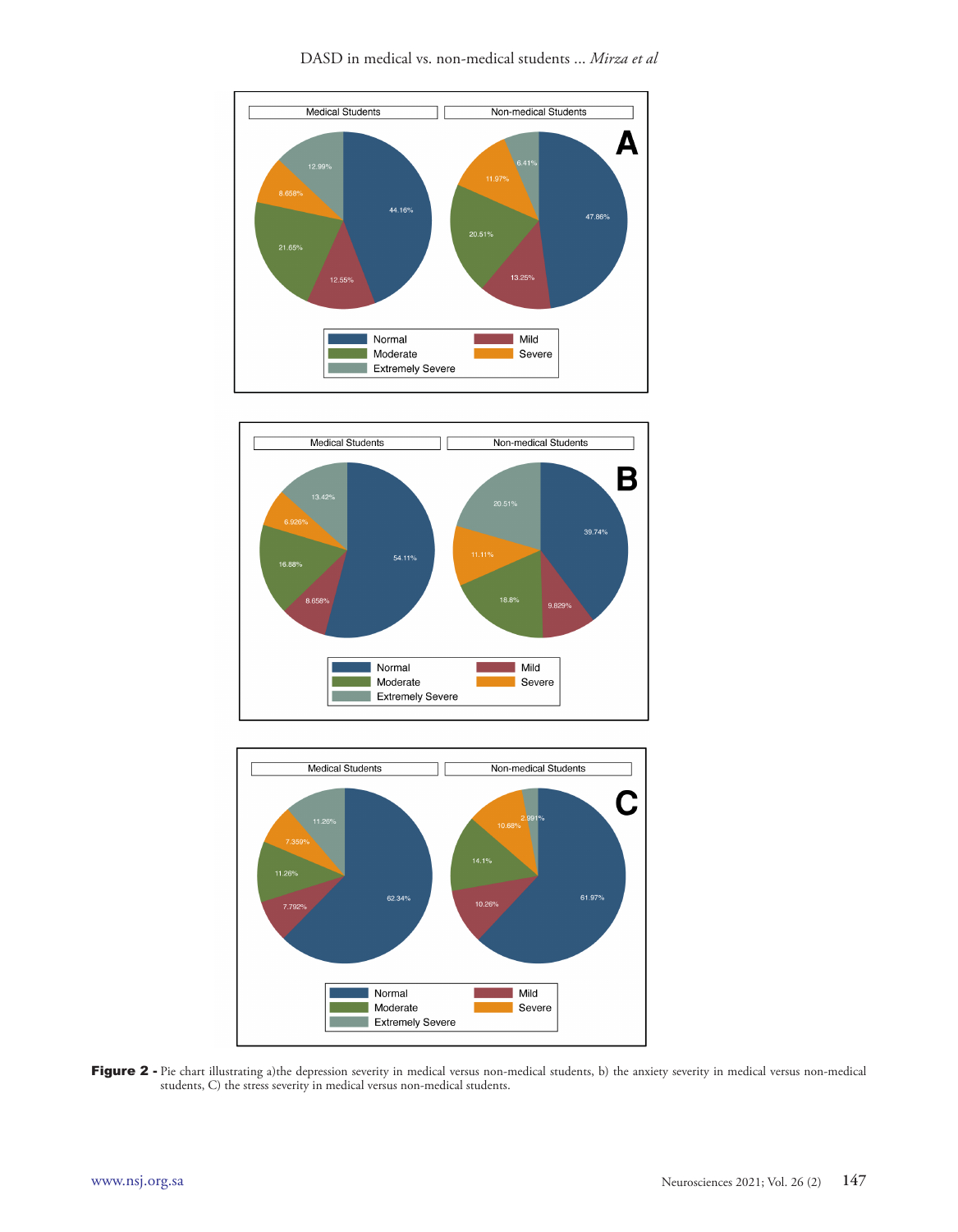| Category                                  | <b>OR</b> | P-value                   | 95% CI |      | aOR  | P-value  | 95% CI |      |
|-------------------------------------------|-----------|---------------------------|--------|------|------|----------|--------|------|
|                                           |           |                           | UL     | LL   |      |          | LL     | UL   |
| Study field                               |           |                           |        |      |      |          |        |      |
| Medicine                                  | Ref       |                           |        |      | Ref  |          |        |      |
| Education                                 | 1.79      | $0.002^*$                 | 1.24   | 2.58 | 2.07 | $0.02^*$ | 1.15   | 3.71 |
| Hobbies and leisure <sup>†</sup>          | 1.00      | 0.99                      | 0.82   | 1.22 | 1.40 | $0.04^*$ | 1.02   | 1.93 |
| Gender                                    |           |                           |        |      |      |          |        |      |
| Male                                      | Ref       |                           |        |      | Ref  |          |        |      |
| Female                                    | 2.13      | $\leq 0.001$ <sup>*</sup> | 1.46   | 3.09 | 1.97 | $0.03^*$ | 1.07   | 3.61 |
| Family conflicts at home <sup>#</sup>     | 2.21      | $< 0.001$ <sup>*</sup>    | 1.53   | 3.20 | 1.95 | $0.02^*$ | 1.12   | 3.40 |
| Energy beverages <sup>§</sup>             | 1.66      | $0.001^*$                 | 1.24   | 2.21 | 1.77 | $0.02^*$ | 1.10   | 2.84 |
| Time from home to university <sup>9</sup> | 1.74      | $< 0.001$ <sup>*</sup>    | 1.35   | 2.24 | 1.68 | $0.01^*$ | 1.14   | 2.47 |

Table 4 - Univariate and multivariate logistic regression analysis of different factors on anxiety among medical and non-medical students.

OR - Odds ratio, aOR - adjusted odds ratio, CI - confidence interval, UL - Upper limit, LL - Lower limit, \* statistically significant, † Ordinal variable (1: None, 2: Rarely, 3: Occasionally, and 4: Regularly). ‡ Ordinal variable (1: Composed/Stable, 2: Minor conflicts, and 3: Major conflicts). § Ordinal variable (1: Never, 2: Occasionally, 3: Once daily, and 4: ≥2 times daily). ¶  $\cdot$ Ordinal variable (1: less than 15 minutes, 2:  $15 - 30$  minutes, 3: more than  $30 - 60$  minutes, and 4: more than 60 minutes)

Table 5 - Univariate and multivariate logistic regression analysis of different factors on stress among medical and non-medical students.

| Category                                                                                                                     | <b>OR</b> | $P$ -value             | 95% CI |       | aOR<br>P-value |                        | 95% CI |       |  |
|------------------------------------------------------------------------------------------------------------------------------|-----------|------------------------|--------|-------|----------------|------------------------|--------|-------|--|
|                                                                                                                              |           |                        | LL     | UL    |                |                        | LL     | UL    |  |
| Study field                                                                                                                  |           |                        |        |       |                |                        |        |       |  |
| Medicine                                                                                                                     | Ref       |                        |        |       | Ref            |                        |        |       |  |
| Education                                                                                                                    | 1.02      | 0.93                   | 0.70   | 1.48  | 0.98           | 0.95                   | 0.57   | 1.70  |  |
| Family conflicts at home <sup>†</sup>                                                                                        | 3.07      | $< 0.001$ <sup>*</sup> | 2.12   | 4.43  | 2.69           | $< 0.001$ <sup>*</sup> | 1.67   | 4.33  |  |
| Psychiatric condition                                                                                                        |           |                        |        |       |                |                        |        |       |  |
| N <sub>0</sub>                                                                                                               | Ref       |                        |        |       | Ref            |                        |        |       |  |
| Yes                                                                                                                          | 7.67      | $< 0.001$ <sup>*</sup> | 3.27   | 17.98 | 5.21           | $0.002^*$              | 1.79   | 15.14 |  |
| Daily studying hours after school#                                                                                           | 1.32      | $0.006^*$              | 1.09   | 1.62  | 1.37           | $0.02^*$               | 1.04   | 1.79  |  |
| Smart device use for entertainment <sup>§</sup>                                                                              | 1.50      | $< 0.001$ <sup>*</sup> | 1.24   | 1.82  | 1.48           | $0.002^*$              | 1.15   | 1.91  |  |
| Parent status                                                                                                                |           |                        |        |       |                |                        |        |       |  |
| Divorced or dead                                                                                                             | Ref       |                        |        |       | Ref            |                        |        |       |  |
| Alive & married                                                                                                              | 1.58      | $0.001^*$              | 1.19   | 2.10  | 0.43           | $0.008^*$              | 0.23   | 0.81  |  |
| Failure in learning module(s)                                                                                                |           |                        |        |       |                |                        |        |       |  |
| No                                                                                                                           | Ref       |                        |        |       | Ref            |                        |        |       |  |
| Yes                                                                                                                          | 0.89      | 0.53                   | 0.61   | 1.29  | 2.07           | $0.04*$                | 1.02   | 4.19  |  |
| $OR_2$ Odds ratio 20R - adjusted odds ratio CL-confidence interval $III_7$ . Unper limit $II_7$ , Lower limit *statistically |           |                        |        |       |                |                        |        |       |  |

ratio, aOR - adjusted odds ratio, CI - confidence interval, UL - Upper limit, LL - Lower limit, \*statistically significant, † Ordinal variable (1: Composed/Stable, 2: Minor conflicts, and 3: Major conflicts), ‡ Ordinal variable (1: less than 1 hour, 2: 1-2 hours, 3: more than 2-4 hours, and 4: more than 4 hours), § Ordinal variable (1: less than 2 hours daily, 2: 2-4 hours daily, 3: more than 4-6 hours daily, and 4: more than 6 hours daily)

of stress (OR=0.43, *p*=0.008). Furthermore, stress was associated with history of psychiatric disorders (OR: 5.21, *p*=0.002) and family conflicts (OR: 2.69, *p*<0.001).

**Discussion.** The incidence of psychological stress among the students is a serious cause of concern, as it alters their behavior, affects their academics, and impacts the society as a whole. Here, we observed comparable depression levels among the non-medical (52%) and medical students (56%). However, the rate of depression observed among the medical students in this study was lower than that observed in a previous study involving 20 universities of Saudi Arabia.20 On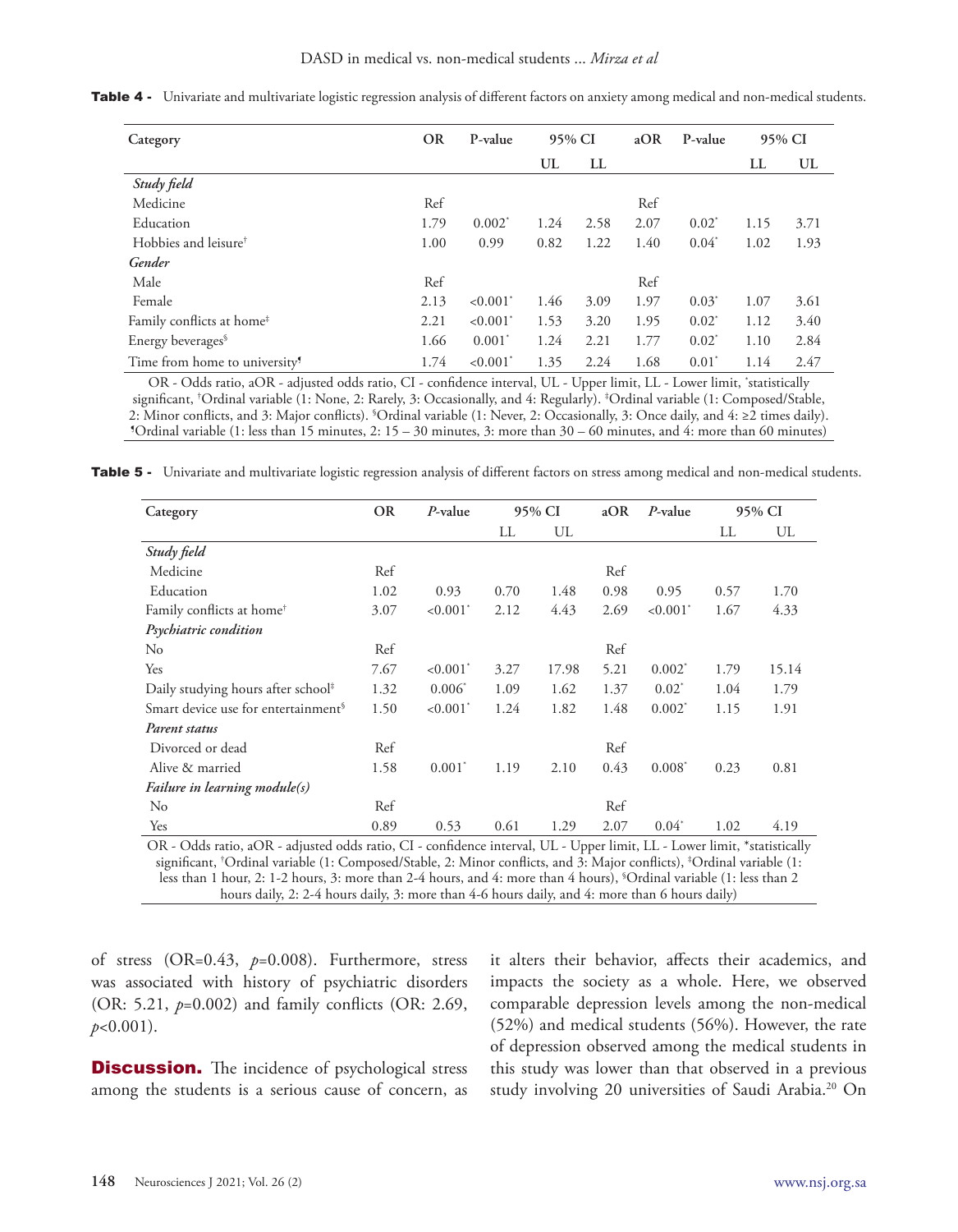the contrary, the depression rate in our study was higher than that observed for the Middle Eastern university students  $(44.4\%)$ .<sup>30</sup> Furthermore, we observed a  $60\%$ and 46% anxiety rates among the non-medical and medical students, respectively, in this study, which were higher than those reported in previous Saudi Arabian studies.17,31 Recently, a meta-analysis reported global anxiety rates of 29.2%-38.7% among the medical students, with higher anxiety levels among the Asian and Middle Eastern students.12 Several previous studies have demonstrated high stress levels among the medical, dental, and nursing students.32-34

The difference in the rate of depressive symptoms between medical and non-medical students in our study was in line with some literature<sup>35,36</sup> that concluded no evidence supports the difference in occurrence of depression between medical and non-medical students. In addition, results of a meta-analysis demonstrated that there was not statistically difference in the rate of depression between clinical and pre-clinical students.<sup>37</sup> However, this outcome is contrary to that of Raddadi et. al. who demonstrated higher depression prevalence in non-medical than in medical students.7 Such varied results might be attributed to differences in the study design, assessment tools, and demographic characteristics of the study population. Furthermore, our results showed higher anxiety prevalence in non-medical students. These findings were in agreement with a previous study that showed higher prevalence of psychological distress among non-medical students.<sup>38</sup> In our study, both groups of students exhibited comparable rates of stress prevalence. This finding was contrary to the results of Aamir et al who demonstrated higher stress prevalence rates among the medical students (54.6%) than the non-medical students  $(20.6\%)$ .<sup>11</sup>

The academic workload in the medical field is comparable across the world and is unavoidable; however, with the aid of counselors, the students can cope up with the workload and the associated pressure.39 Medical students constantly encounter several emotional and mental disturbances. In addition, they face large amounts of pressure during their carrier as they need to master a new language and to be involved in different modalities of education while spending long hours studying at home and learning at the university. In addition, they are part of a competitive environment requiring personal and social sacrifices.<sup>40</sup> On the contrary, despite longer registered university hours, the medical students in this study exhibited lower anxiety scores. Two explanations might be responsible for this finding. First is the mentorship program that was recently launched by the UQU medical faculty,

which aids the medical students in dealing with their hardships. Second is the limited number of studies that compare the anxiety levels of medical students with those of the general population including non-medical students, which might indicate the presence of yet undiscovered potential stress-causing factors among non-medical students.

The DASS is a symptom-based scale in which the participants may exaggerate or underestimate their symptoms. This might lead to biased responses to these questionnaires. We propose that future investigators must focus on using specific tools that are designed for the evaluation of this type of bias. The information regarding psychiatric morbidities provided by the DASS are comparable to that provided by Diagnostic and Statistical Manual of Mental Disorders – IV (DSM-IV). The stress domain in the DASS corresponds the general anxiety domain; thus, the stress levels that were assessed by this questionnaire do not reflect the broad range of emotional symptoms that arise due to stressful events. In clinical settings, except the general anxiety disorder, the anxiety domain of DSM-IV closely resembles that of the tool used in this study. Furthermore, the depression domain of the DASS resembles the mood disorders as defined by the DSM-IV. The emotional severity assessed by the DASS is used to label the full range of scores in the population. For instance, "mild severity" in the DASS means that an individual's score was above the mean score of the population, but not so high as to warrant any professional help. Thus, "mild severity" in DASS does not correspond to "mild state of disorder".25

Limitations and recommendations: The study results could not be generalized to the other non-medical colleges as these clusters (i.e. non-medical colleges) should be hypothetically identical for the outcomes (i.e. depression, anxiety and stress). Furthermore, we followed the design of a cross-sectional study, which might help in the assessment of severity of negative emotions but could not be used to determine causality. For the assessment of sleep quality, a single question was used instead of a validated questionnaire. Finally, we used DAS-21 questionnaire, which could be used for the screening purposes but cannot be used in place of clinical examination.

Conclusion and implications for further research: DASD are highly prevalent among undergraduate medical as well as non-medical students. With the exception of anxiety, there was no significant difference in the severity and prevalence of psychological comorbidities between medical and non-medical students. Thus, attention should be paid to students regardless of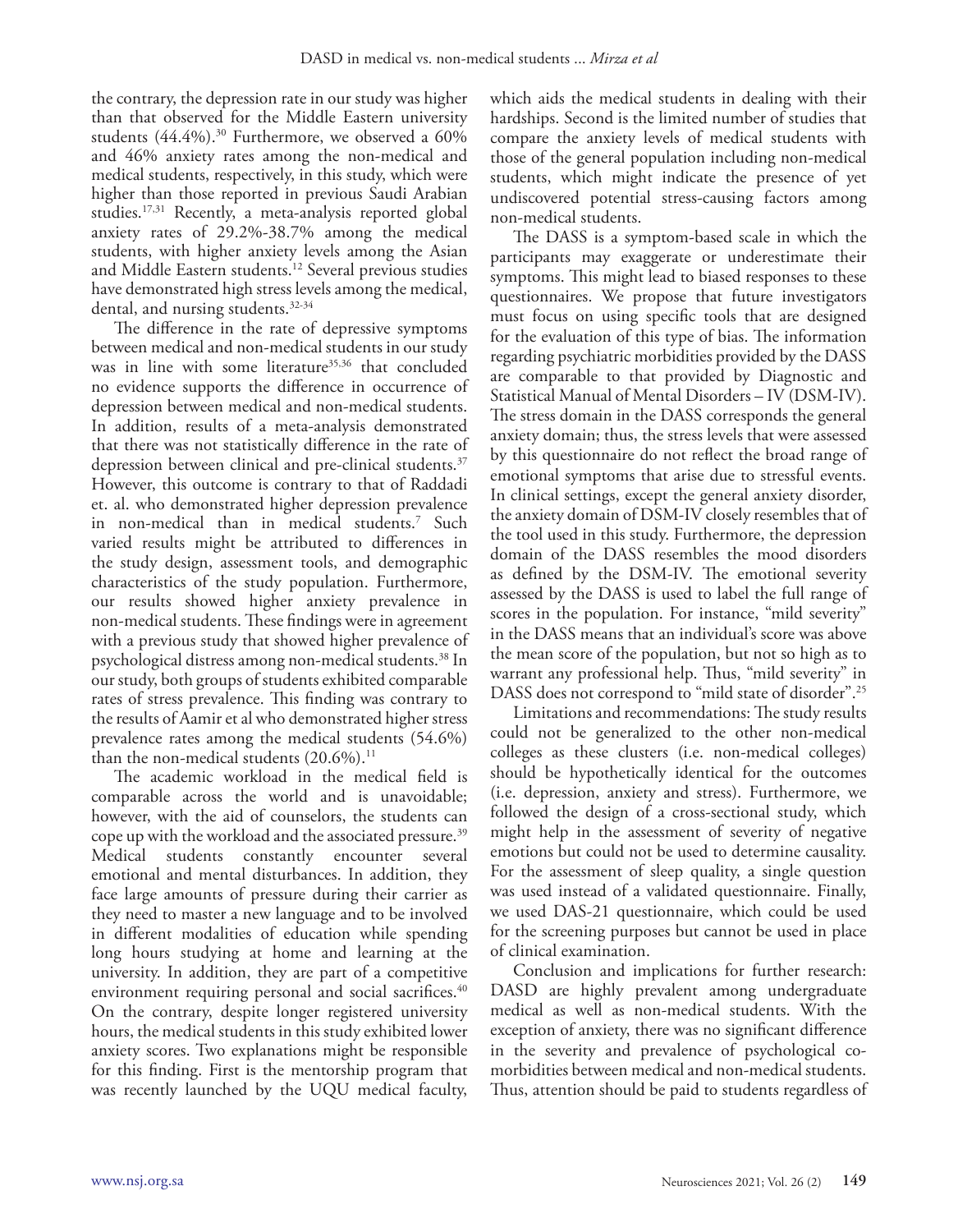their field of the study, and related surveys should be carried out across all colleges. There is a need to establish community-based primary and secondary mental health prevention programs, and implementation of a mentorship program for students is highly encouraged. Moreover, regular audits should be conducted for already established programs. Universities with counseling programs should constantly determine the DASDassociated factors and try to eliminate them. Future studies considering students from other non-medical colleges are warranted.

Acknowledgements. *The authors acknowledge sincerely Rasha A. Mandili, Emad A. Alzahrani, Lujain A. Alzahrani, Abdulrahman M. Alharthi, Ziyad A. Alhazmi and Talah A. Felemban, medical students at Faculty of Medicine, Umm Al-Qura University, Makkah, Saudi Arabia, for their participation in the data collection. The authors express their sincere thanks to Dr. Areej A. AlFattani, for her assistance in data preparation. We are truly grateful to Dr. Mohamed A. Haireche for the invaluable guidance and language editing. The authors extend thanks to Dr. Hammam A. Baarimah, a psychiatry physician at Makkah Healthcare Cluster, Ministry of Health, Saudi Arabia, for providing comments that helped in improving the study output.* 

### References

- 1. GBD 2015 Disease and Injury Incidence and Prevalence Collaborators. Global, regional, and national incidence, prevalence, and years lived with disability for 310 diseases and injuries, 1990-2015: a systematic analysis for the Global Burden of Disease Study 2015. *Lancet* 2016; 388: 1545-1602.
- 2. World Health Organization (WHO). Depression and other common mental disorders: global health estimates. Geneva: WHO; 2017. Available from: https://www.who.int/mental\_ health/management/depression/prevalence\_global\_health\_ estimates/en/
- 3. Mirzaei M, Yasini Ardekani SM, Mirzaei M, Dehghani A. Prevalence of Depression, Anxiety and Stress among Adult Population: Results of Yazd Health Study. *Iran J Psychiatry*  2019; 14: 137-146.
- 4. Lykkegaard J, Rosendal M, Brask K, Brandt L, Prior A. Prevalence of persons contacting general practice for psychological stress in Denmark. *Scand J Prim Health Care*  2018; 36: 272-280.
- 5. Mareiniss DP. Decreasing GME training stress to foster residents' professionalism. *Acad Med* 2004; 79: 825-831.
- 6. Shanafelt TD, Bradley KA, Wipf JE, Back AL. Burnout and self-reported patient care in an internal medicine residency program. *Ann Intern Med* 2002; 136: 358-367.
- 7. Raddadi A, Aljabri JN, Kareem MA, Alattas AM, Alkhalawi MJ. The Prevalence of Depression and Anxiety among Medical Students in Comparison with Non-Medical Students: A Cross-Sectional Study in in Taibah University, Al Madinah Al Munawwarah, Saudi Arabia, 2016. *International Journal of Academic Scientific Research* 2017; 5: 2272-6446.
- 8. Puthran R, Zhang MW, Tam WW, Ho RC. Prevalence of depression amongst medical students: a meta-analysis. *Med Educ* 2016; 50: 456-468.
- 9. Gama Marques J. Letter to the Editor about the Article: "Still Regarding Anxiety, Depression and Academic Performance: A Study Amongst Portuguese Medical Students Versus Non-Medical Students", by João Moreira de Sousa, Cátia A. Moreira, Diogo Telles-Correia. *Acta Med Port* 2018; 31: 607-608.
- 10. Umair Jahngir M, Hassan Imam HS, Ahmad MQ, Jahangir M, Asad Fraz M, Shahid Ghaffar M. Pattern of Stress among Medical Students of Faisalabad Medical University, Faisalabad and Non-Medical Students of University of Agriculture, Faisalabad. *Epidemiology (Sunnyvale)* 2018; 8: 349.
- 11. Aamir IS. Stress Level Comparison of Medical and Nonmedical Students: A Cross Sectional Study done at Various Professional Colleges in Karachi, Pakistan. *Acta Psychopathologica* 2017; 3: 1-6.
- 12. Quek TT, Tam WW, Tran BX, Zhang M, Zhang Z, Ho CS, et al. The Global Prevalence of Anxiety Among Medical Students: A Meta-Analysis. Int J Environ *Res Public Health* 2019; 16: 2735.
- 13. Kulsoom B, Afsar NA. Stress, anxiety, and depression among medical students in a multiethnic setting. *Neuropsychiatr Dis Treat* 2015; 11: 1713-1722.
- 14. Aboalshamat K, Hou XY, Strodl E. Psychological well-being status among medical and dental students in Makkah, Saudi Arabia: a cross-sectional study. *Med Teach* 2015; 37: S75-S81.
- 15. Gazzaz ZJ, Baig M, Al Alhendi BSM, Al Suliman MMO, Al Alhendi AS, Al-Grad MSH, et al. Perceived stress, reasons for and sources of stress among medical students at Rabigh Medical College, King Abdulaziz University, Jeddah, Saudi Arabia. *BMC Med Educ* 2018; 18: 29.
- 16. Saeed AA, Bahnassy AA, Al-Hamdan NA, Almudhaibery FS, Alyahya AZ. Perceived stress and associated factors among medical students. *J Family Community Med* 2016; 23: 166-171.
- 17. Ezmeirlly HA, Farahat FM. Illness anxiety disorder and perception of disease and distress among medical students in western Saudi Arabia. *Saudi Med J* 2019; 40: 1144-1149.
- 18. AlFaris E, Irfan F, Qureshi R, Naeem N, Alshomrani A, Ponnamperuma G, et al. Health professions' students have an alarming prevalence of depressive symptoms: exploration of the associated factors. *BMC Med Educ* 2016; 16: 279.
- 19. Alshehri A, Azahrani H, Alotaibi M. Internet Addiction amon among Taif University Students and its ts Association with Psychiatric Co Morbidities. *Merit Research Journal of Medicine and Medical Sciences* 2015; 3: 536-544.
- 20. Alharbi H, Almalki A, Alabdan F, Haddad B. Depression among medical students in Saudi medical colleges: a crosssectional study. *Adv Med Educ Pract* 2018; 9: 887-891.
- 21. Safdar L, Shahbaz A, Chaudry S. A Comparative Study of Stress among Undergraduate Medical and Non-Medical Students. *Journal of Rawalpindi Medical College* 2018; 22: 77-80.
- 22. Abdel Rahman AG, Al Hashim BN, Al Hiji NK, Al-Abbad Z. Stress among medical Saudi students at College of Medicine, King Faisal University. *J Prev Med Hyg* 2013; 54: 195-199.
- 23. Iqbal S, Gupta S, Venkatarao E. Stress, anxiety and depression among medical undergraduate students and their sociodemographic correlates. *Indian J Med Res.* 2015; 141: 354-357.
- 24. Beiter R, Nash R, McCrady M, Rhoades D, Linscomb M, Clarahan M, et al. The prevalence and correlates of depression, anxiety, and stress in a sample of college students. *J Affect Disord* 2015; 173: 90-96.
- 25. Lovibond SH, Lovibond PF, editors. Manual for the depression anxiety stress scales. Sydney: Psychology Foundation of Australia; 1996.